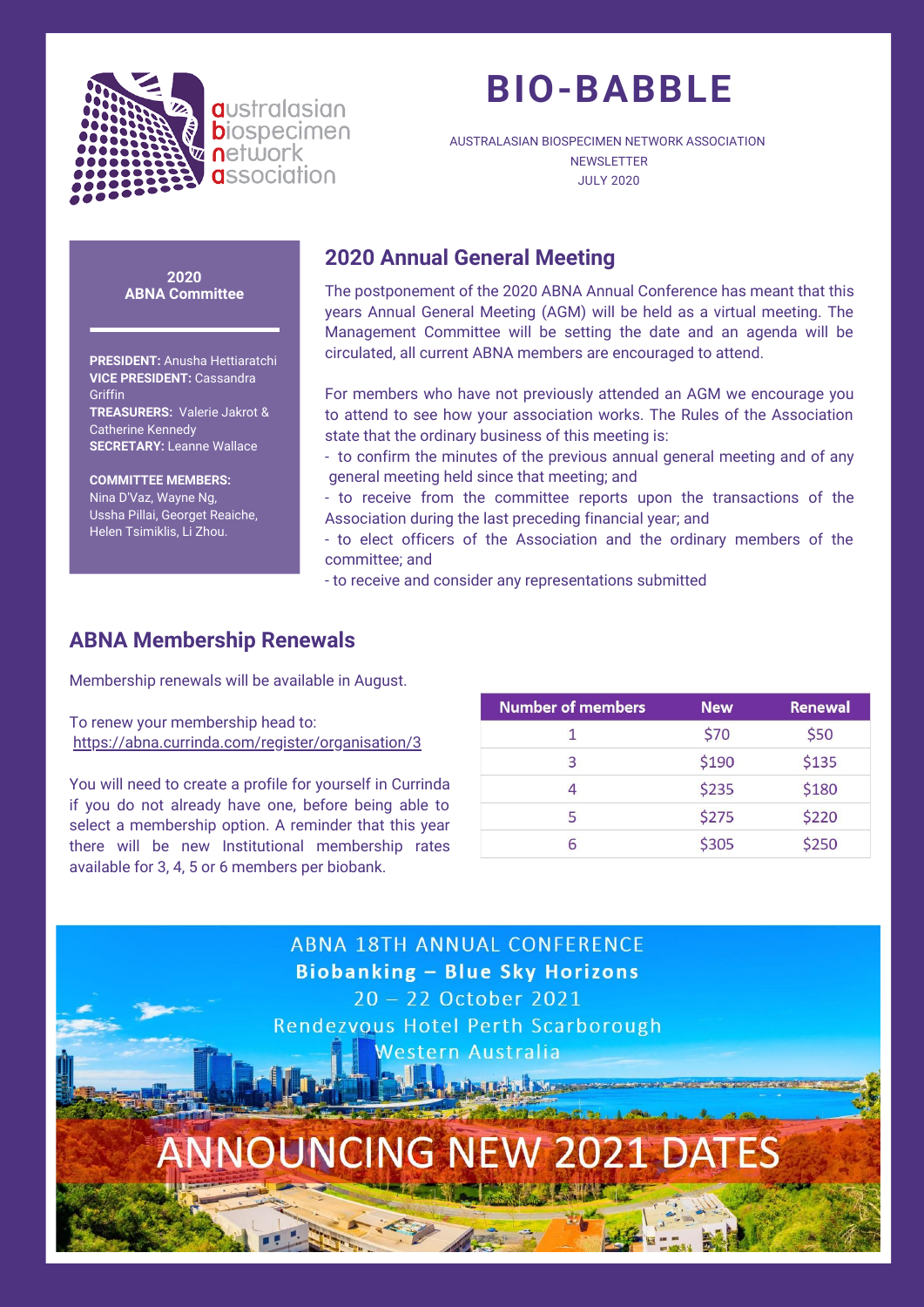## **Get to know the ISBER President and Indo Pacific Region Director-at-Large**

ABNA is pleased to announce the renewal of the Affiliate Agreement with ISBER for 2020. ABNA looks forward to continuing our partnership with ISBER with the goal of maintaining maximum co-oporation between the two organisations. Australasia sits within the Indo Pacific Region (IPR) of ISBER and we present here a brief introduction to the current ISBER President, Dan Catchpoole, and the IPR Director-at-Large, Koh Furuta.

## **ISBER President**



Dan Catchpoole is a founding member and the first President of ABNA, his leadership in biobanking saw him voted into the role of ISBER Director-at-Large for the Indo Pacific Rim. In 2018 Dan was elected to the organisation's Board of Directors as President-Elect and in May 2020 returned as President.

Since completing his undergraduate degree Dan has been involved with research into childhood malignancy as well as cancer prone syndromes in children, gaining valuable post-doctoral experience at Cambridge University, UK. In 2001 he was appointed Head of the Tumour Bank at The Children's Hospital at Westmead, Sydney, where he has established the Biospecimens Research Group within the Children's Cancer Research Unit of The Kids Research Institute.

Since 2001, his scientific achievements and publications have primarily focused on the assessment of childhood tumours, with specific attention given to acute lymphoblastic leukaemia and neuroblastoma.

Dan: "As ISBER transitions into its 22nd year, we are faced with a world fragmented by a tiny foe which has greatly impacted how we engage and work together. The ISBER Board however, represents a united international team that, along with our Head Office staff, will continue to serve the Society in providing a vibrant and creative environment for biorepository professionals to meet, discuss, debate and build a strong integrated biobanking community around the world,"

## **Indo Pacific Region Director-at-Large**



Koh Furuta was initially elected to the IPR Director-at-Large role in mid 2019 and has since been re-elected into the position earlier in 2020 for a further two years.

Koh started his career training and practising as a surgeon. He spent 5 years at Johns Hopkins University from '92 to '97 and during that time was exposed to the very early stages of molecular biology and biobanking. On returning to Japan, Koh spent 15 years at the National Cancer Center Hospital, Tokyo where his work focused on establishing a biobank of liquid samples, especially blood.

Koh is currently working as a national expert of ISO TC212 (Clinical Laboratory) and TC215 SC1(Genomics Informatics). He serves as the official liaison between TC212 and ISO TC276 (Biobanking).

His current contributions are deeply related to standardisation and harmonisation of human samples and associated data to attain quality, not only in research and development, but also in the clinical field.

In January 2020 Koh joined the Advanced Medical Research Centre in the University of Ryukyu, Okinawa. The purpose of this appointment is to establish a new biobank/bioresource centre. This biobank/bioresource centre is focused on not only human specimens but also encompasses the field of marine biology. He is especially interested in providing a better environment for biobanking in Okinawa Japan for various stakeholders including biobankers, users and regulatory parties. Public Private Partnerships (PPP) in the biobanking community is one of the key issues for the Advanced Medical Research Centre, setting an example of how to enhance dialogue between biobankers and industry.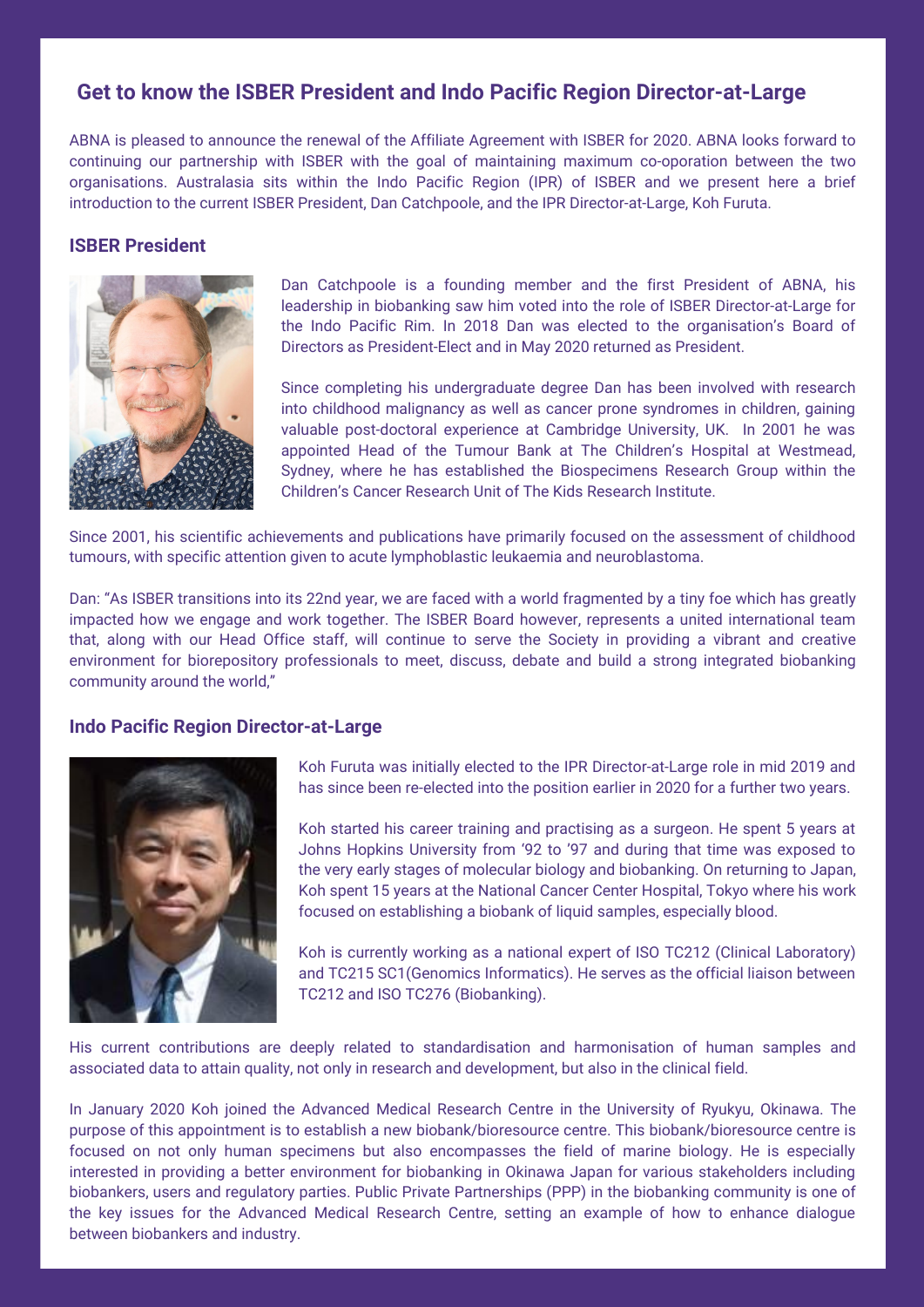

**ISBER Regional Ambassabor Update**

#### **2020 Board Members**

The ISBER has announced their 2020 Board Members after their very first virtual Annual Business Meeting on 21st May 2020. We are glad to have two representatives from Australasia on the board this year. While Associate Professor Daniel Catchpoole is returning as the President, Jane Carpenter from NSW Health Pathology has been appointed as the Treasurer. Piper Mullins, from the Smithsonian Institution is the 2020 President-Elect and Monique Albert from Ontario Institute for Cancer Research takes on the role of Secretary. Debra Garcia of course stays on as Past President.

#### I**SBER IPR Regional Ambassador**

It has been a year since the ISBER Regional Ambassadors (RA) for IPR region were appointed. The current RAs for IPR region include Tatsuaki Tsuryama from Japan, Birendra Yadav from India, Wayne Ng from Australia and the newly appointed RA, Jajah Fachiroh from Indonesia. Under the leadership of Koh Furuta as the DAL, the IPR-RAs have been meeting every month virtually to stay updated and discuss biobanking and ISBER matters in this region.

The RA team have been working together to understand the biobanking industry and practices in this region that has the most diverse cultures and economic situations.

Please contact wayne.ng@cancervic.org.au if you would like to connect or have any questions in regards to ISBER.

#### **ISBER Website**

The ISBER **[website](https://www.isber.org/)** received a major face lift in mid-May. As ISBER has grown in scope and activity, the website too has grown since its last redevelopment in 2013. Some of the new features include a sleek, modern design; simplified navigation and membership joining and renewal process; phone or tablet friendly web pages; single login for the forums; and updated calendar and news pages.

As you explore ISBER's new online home, if you find any links that are broken or have any questions please email info@isber.org